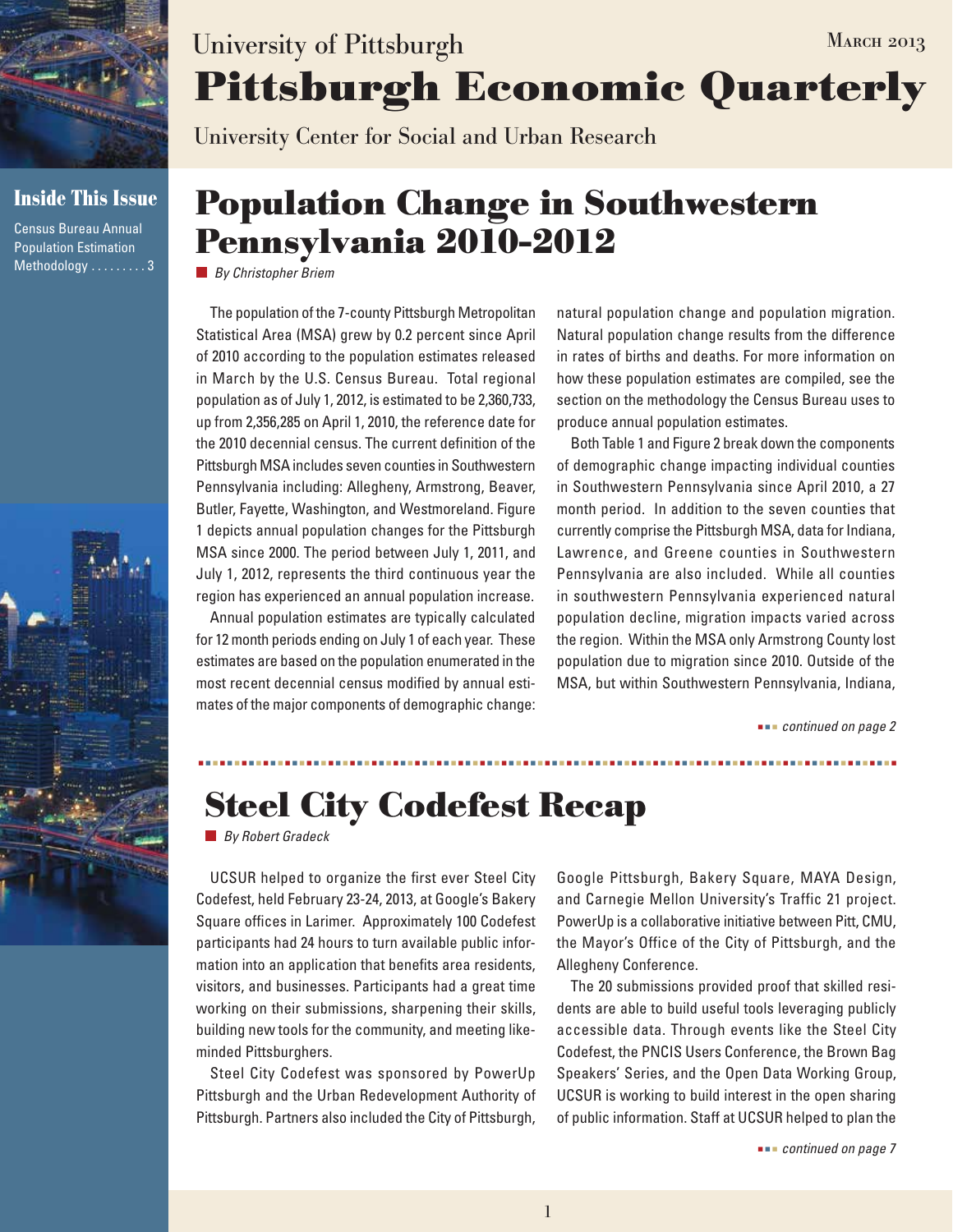#### **Population Change in Southwestern Pennsylvania 2010-2012**

 *continued from page 1*

Lawrence, and Greene counties each lost population due to migration, in addition to experiencing natural population decline.

Figure 3 benchmarks the rate of natural population change in the Pittsburgh MSA over the most recent 12 month period compared to each of the 25 largest MSAs in the United States. Natural population change is calculated as a proportion of each region's population in 2010. The Pittsburgh region remains one of only a few large metropolitan areas experiencing

natural population decline with the number of deaths exceeding births each year. The region's natural population decline reflects the region's older age demographic. The Census Bureau's American Community Survey (ACS) estimates 17.3 percent of the Pittsburgh MSA population was comprised of those age 65 and over in 2011, compared to the national average of 13.8 percent. Modest population increase for the region resulted from net migration exceeding the rate of natural population decline.

The Census Bureau produces separate estimates of net population changes due to domestic and international migration flows, respectively. Domestic migration is the movement of people within the United States while international migration results from the movement of permanent residents into the United States from other countries. Figure 4 compares the current rate of domestic migration impacting the Pittsburgh MSA, again compared to the 25 largest MSAs. Pittsburgh's modest rate of positive domestic migration ranks 15th among these regions.

Figure 5 benchmarks the current rate of international immigration into the Pittsburgh MSA compared to the 25 largest MSAs. International migration contributes to population gains for the region. The rate of international immigration continues to

 *continued on page 4*



**Figure 1. Total Population and Annual Population Change Pittsburgh MSA – 2000 to 2012**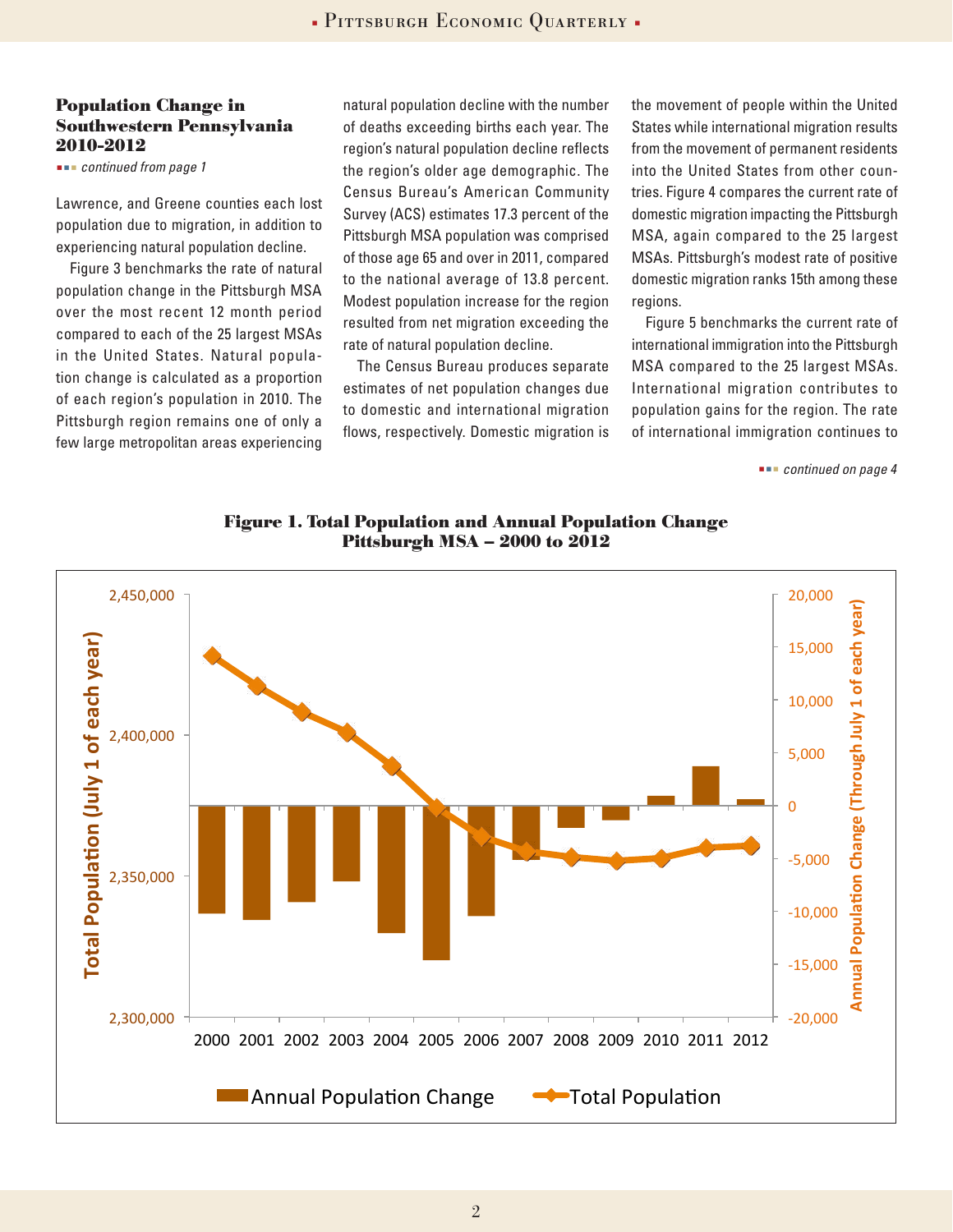### **Census Bureau Annual Population Estimation Methodology**

Each year, the Census Bureau's Population Estimates Program (PEP) produces updated estimates of the population for the nation, states, counties, cities, and towns. Demographic components of population change (births, deaths, migration) are produced at the national, state, and county levels of geography. Additionally, housing unit estimates are produced for the nation, states, and counties. Current population estimates begin with a base population derived from the most recent decennial census compiled as of a reference date of April 1, 2010. This base population is adjusted for demographic events (births, deaths, domestic migration, and international migration) in the population during a specified time period. These intercensal estimates are produced annually until the following decennial is completed.

Population estimates released in March of 2013 included county level estimates for the population through July 1, 2012. Annual population estimates are typically calculated for 12 month periods ending on July 1 of each year. The 2010 decennial census counted the resident population in the United States as of April 1, 2010. An additional estimate of population change is produced for the three month period between April 1, 2010 (the reference date for the decennial census), and July 1, 2010 (the reference date for annual population estimates). The latest population estimates reflect population changes over the 27 month period from April 1, 2010, through July 1, 2012.

The population estimates program also produces municipal level population estimates, which have been produced by a variety of methods in recent years. Comparable 2012 population estimates for individual municipalities are expected to be released in May 2013.

The primary demographic components of population change are migration and natural population change. The U.S. Census Bureau estimates population changes based migration flows, along with birth and death records collected by the National Center for Health Statistics (NCHS), a program of the Centers for Disease Control and Prevention (CDC). Migration estimates are produced from multiple sources. Migration for the population under age 65 is derived from data on federal income tax returns supplied by the Internal Revenue Service (IRS). Where an individual or household reports differing addresses over two years of IRS tax filings, population migration is imputed from the number of exemptions claimed on those filings. Migration for the population 65 and over is estimated from Medicare enrollment data for each county with data from the Centers for Medicare and Medicaid (CMS).

International immigration is estimated using data from the Census Bureau's American Community Survey (ACS) program, the Puerto Rico Community Survey (PRCS), and other sources. The Census Bureau also incorporates separate data on the movement of federal workers provided by federal agencies.

An additional residual population change is calculated for results from changes that cannot be attributed to any specific demographic component of population change. These changes result from the incorporation of accepted challenges and special censuses into the population estimates or application of population controls to estimates for lower levels of geography.

\_\_\_\_\_\_\_\_\_\_\_\_\_\_\_\_\_\_\_\_\_

*Summarized from: Methodology for the United States Resident Population Estimates by Age, Sex, Race, and Hispanic Origin and the State and County Total Resident Population Estimates (Vintage 2012): April 1, 2010 to July 1, 2012. Online: www.census.gov/popest/methodology/2012-nat-st-co-meth.pdf*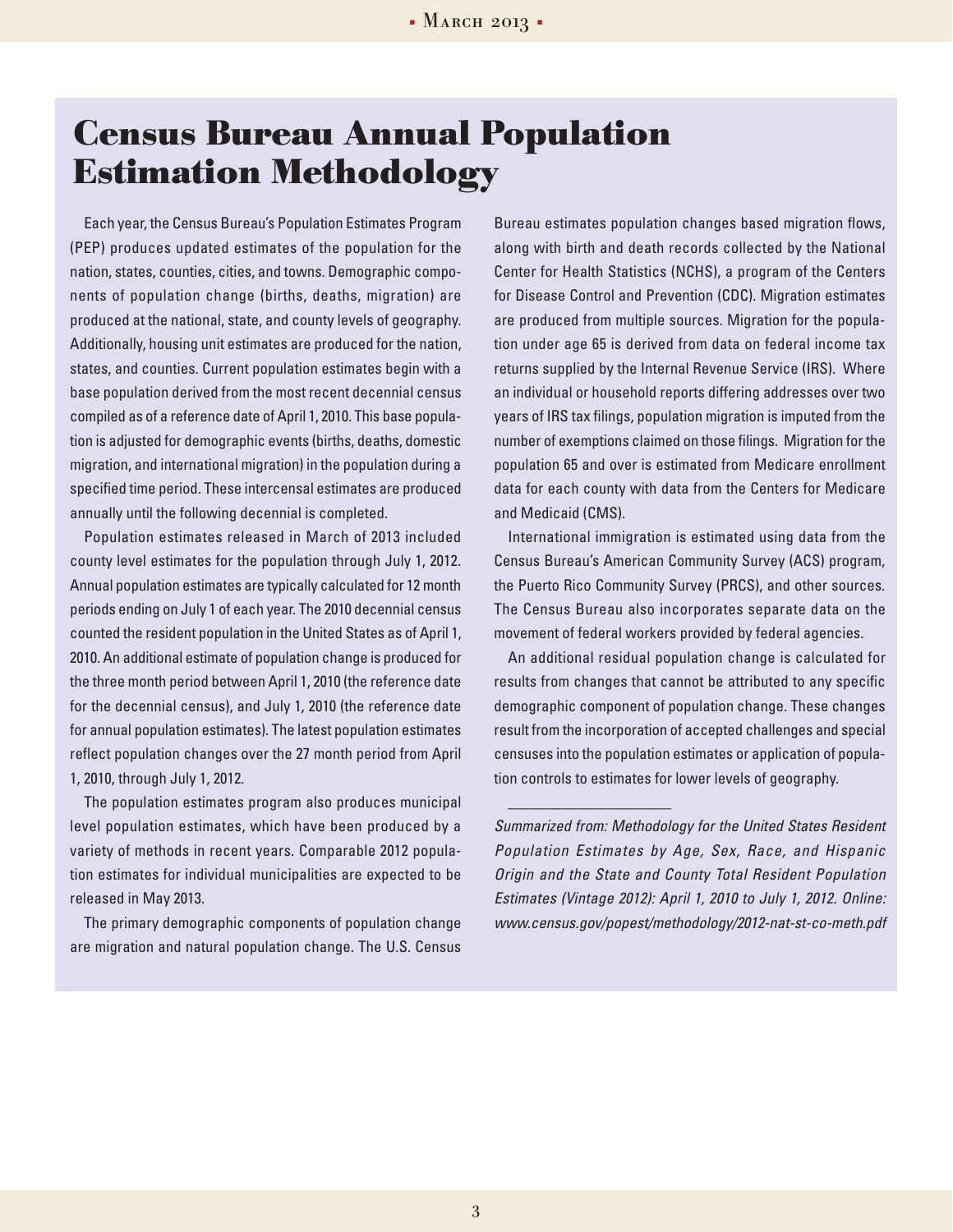#### **Population Change in Southwestern Pennsylvania 2010-2012**

 *continued from page 2*

rank low compared to all other large metropolitan regions. International immigration nonetheless represents the majority of net migration into the Pittsburgh MSA. Between July 1, 2011, and July 1, 2012, total net migration into the region is estimated to be a population gain of 4,454. Of that gain, 2,655 or just under 60 percent derived from international immigration. Over the period, net domestic migration into the Pittsburgh MSA was estimated to account for a population gain of 1,799.

While significant that population migration has turned positive for the Pittsburgh region, the overall rate of population growth remains modest. Ongoing natural population decline and low rates of international

immigration continue to limit the rate of overall population gains, even as the region continues to experience population gains from migration.

*Additional data on the latest population estimates is available on UCSUR's Pittsburgh Urban Blog at: www.ucsur.pitt. edu/thepub.php*

| County/Region                 | <b>April 2010</b> | <b>Natural</b><br>Population<br>Change |                | <b>Total Net</b><br>Migration <sup>b</sup> |         | <b>Total</b><br>Population<br>Change <sup>c</sup> |         | <b>July 2012</b> |
|-------------------------------|-------------------|----------------------------------------|----------------|--------------------------------------------|---------|---------------------------------------------------|---------|------------------|
|                               | Population        | #                                      | $\frac{0}{2}a$ | #                                          | % a     | #                                                 | % a     | Population       |
| Allegheny                     | 1,223,348         | $-1,307$                               | $-0.1%$        | $+8,120$                                   | 0.7%    | $+5,990$                                          | $+0.5%$ | 1,229,338        |
| Armstrong                     | 68,941            | $-397$                                 | $-0.6%$        | $-160$                                     | $-0.2%$ | $-531$                                            | $-0.8%$ | 68,409           |
| <b>Beaver</b>                 | 170,539           | $-718$                                 | $-0.4%$        | $+530$                                     | 0.3%    | $-294$                                            | $-0.2%$ | 170,245          |
| <b>Butler</b>                 | 183,862           | $-107$                                 | $-0.1%$        | $+1,201$                                   | 0.7%    | $+1,108$                                          | $+0.6%$ | 184,970          |
| Fayette                       | 136,606           | $-1,115$                               | $-0.8%$        | $+244$                                     | 0.2%    | $-946$                                            | $-0.7%$ | 135,660          |
| Greene                        | 38,686            | $-166$                                 | $-0.4%$        | $-445$                                     | $-1.2%$ | $-601$                                            | $-1.6%$ | 38,085           |
| Indiana                       | 88,880            | $-9$                                   | 0.0%           | $-634$                                     | $-0.7%$ | $-668$                                            | $-0.8%$ | 88,218           |
| Lawrence                      | 91,108            | $-455$                                 | $-0.5%$        | $-771$                                     | $-0.8%$ | $-1,237$                                          | $-1.4%$ | 89,871           |
| Washington                    | 207,820           | $-1,065$                               | $-0.5%$        | $+2,010$                                   | 1.0%    | $+896$                                            | $+0.4%$ | 208,716          |
| Westmoreland                  | 365,169           | $-2,503$                               | $-0.7%$        | $+1,008$                                   | 0.3%    | $-1,775$                                          | $-0.5%$ | 363,395          |
| 7 Pittsburgh MSA <sup>d</sup> | 2,356,285         | $-7,212$                               | $-0.3%$        | $+12,953$                                  | 0.5%    | $+4,448$                                          | $+0.2%$ | 2,360,733        |
| 10 County Region              | 2,574,959         | $-7,842$                               | $-0.3%$        | $+11,103$                                  | 0.4%    | $+1,942$                                          | $+0.1%$ | 2,576,907        |
| Pennsylvania                  | 12,702,379        | $+37,311$                              | 0.3%           | $+37,133$                                  | 0.3%    | $+61,157$                                         | $+0.5%$ | 12,763,536       |

#### **Table 1. Demographic Components of Population Change, April 1, 2010 to July 1, 2012**

*Source: Census Bureau Population Estimates Program*

a Percentage is calculated as a proportion of total population in each county or region in 2010.

**b** Total net migration includes both net domestic migration and net international migration.

c Total population change includes an additional residual not shown here (see box on methodology).

d The Pittsburgh MSA currently includes the Pennsylvania counties of Allegheny, Armstrong, Beaver, Butler, Fayette, Washington, and Westmoreland.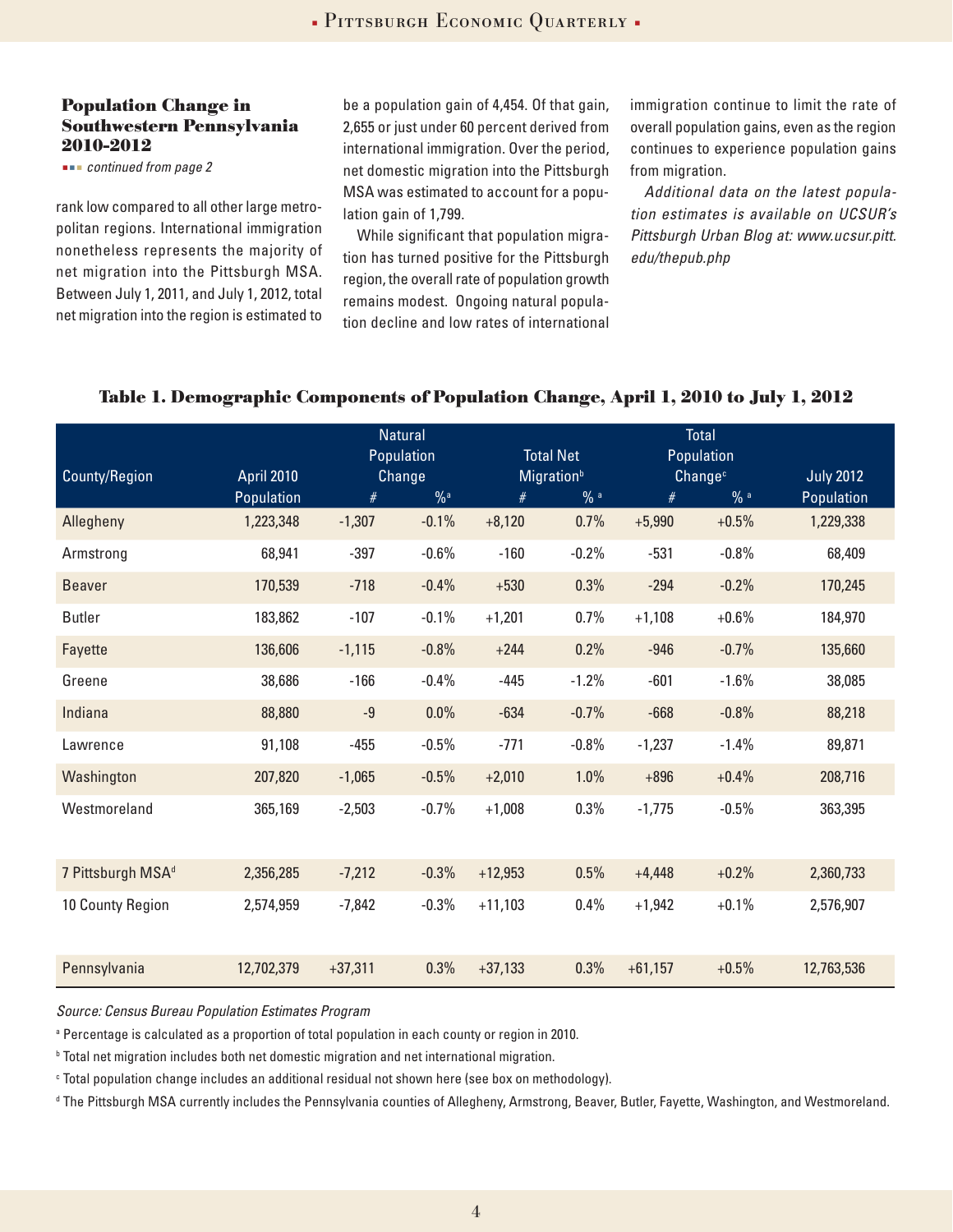



 *continued on page 6*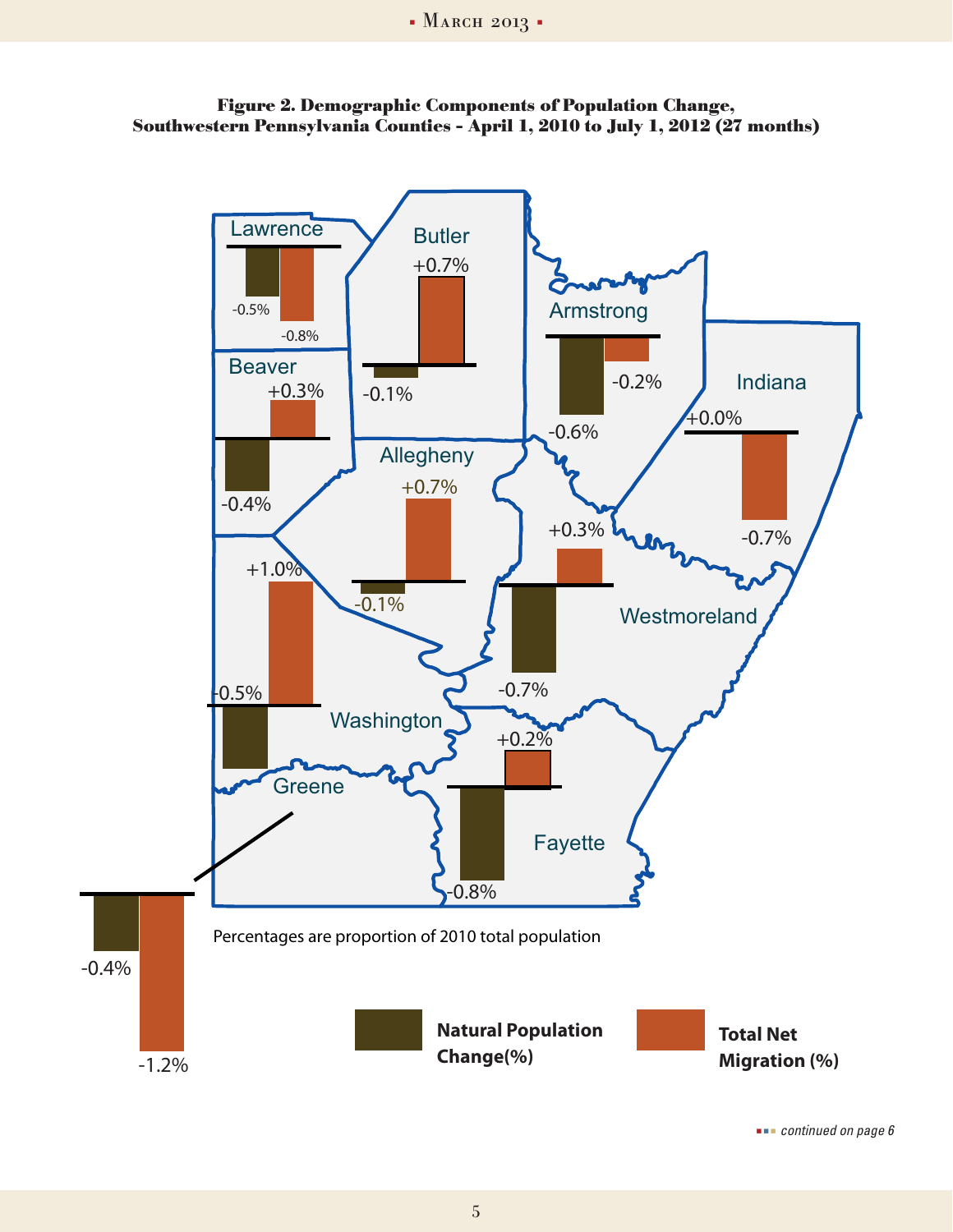

 **Figure 3. Estimated Natural Population Change (July 1, 2011 to July 1, 2012) as Proportion of 
 -
-- Total Population-25 Largest Metropolitan Statistical Areas** *Properties* 

 **-
-- 
Figure 4. Estimated Net Domestic Migration (July 1, 2011 to July 1, 2012) as Proportion of Total Population-25 Largest Metropolitan Statistical Areas -
--** 

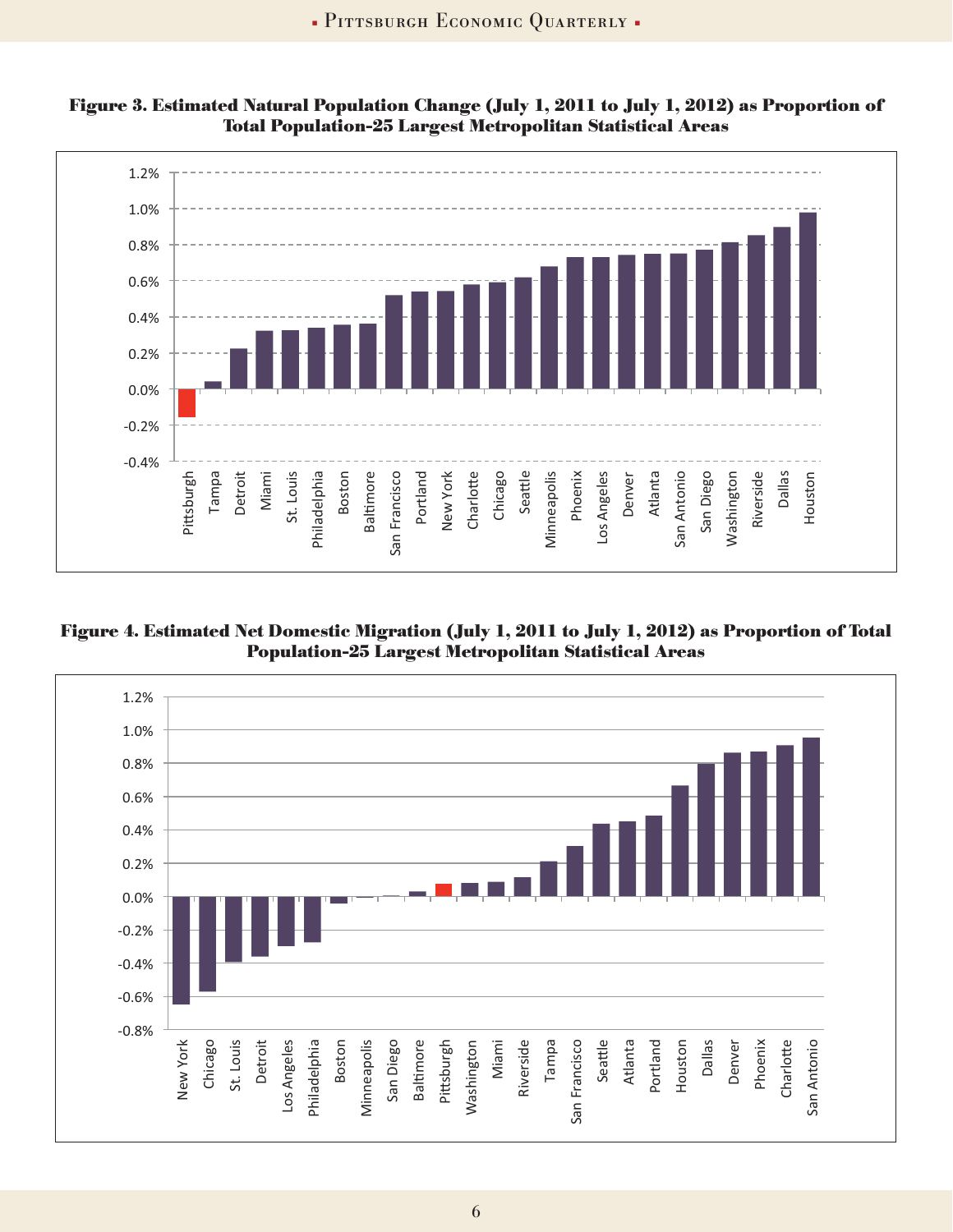#### **Steel City Codefest Recap**

#### *continued from page 1*

event; prepared and documented data; solicited ideas from the community; and served as coach. Sabina Deitrick of UCSUR also served as a judge at the event. UCSUR is continuing to work with participants and community partners that can help the teams fully implement their ideas.

Each member of the Codefest's three winning teams took away a Google Nexus 7 Tablet as a prize. The winning apps include:

**ParkIt:** Allows users to pay for parking in the city using their mobile devices. The app would provide reminders when a meter is set to expire, provide an estimate of the number of available spaces, and also would allow merchants to validate customer parking costs.

**OpenDataPgh:** An open data platform providing government and citizens with a place to share data in an open framework. The tool also makes data easy to use through an interactive app generator.

**Enlightened:** Allows users to compare their energy usage habits with others. Sharing this type of information will raise awareness of energy conservation and provide moneysaving ideas to users.

For more information and to view the full list of apps created at the Steel City Codefest, please see the Steel City Codefest Web site at www.steelcitycodefest.com.



*A member of the Whoa, Buddy! team shows off their app on a custom-built giant computer.*



*At the codefest, many teams worked for 24 straight hours on their app.*



*The ParkIt app provides an easy way to pay for parking in Pittsburgh. The Steel City Redd Up app can help keep Pittsburgh beautiful.*